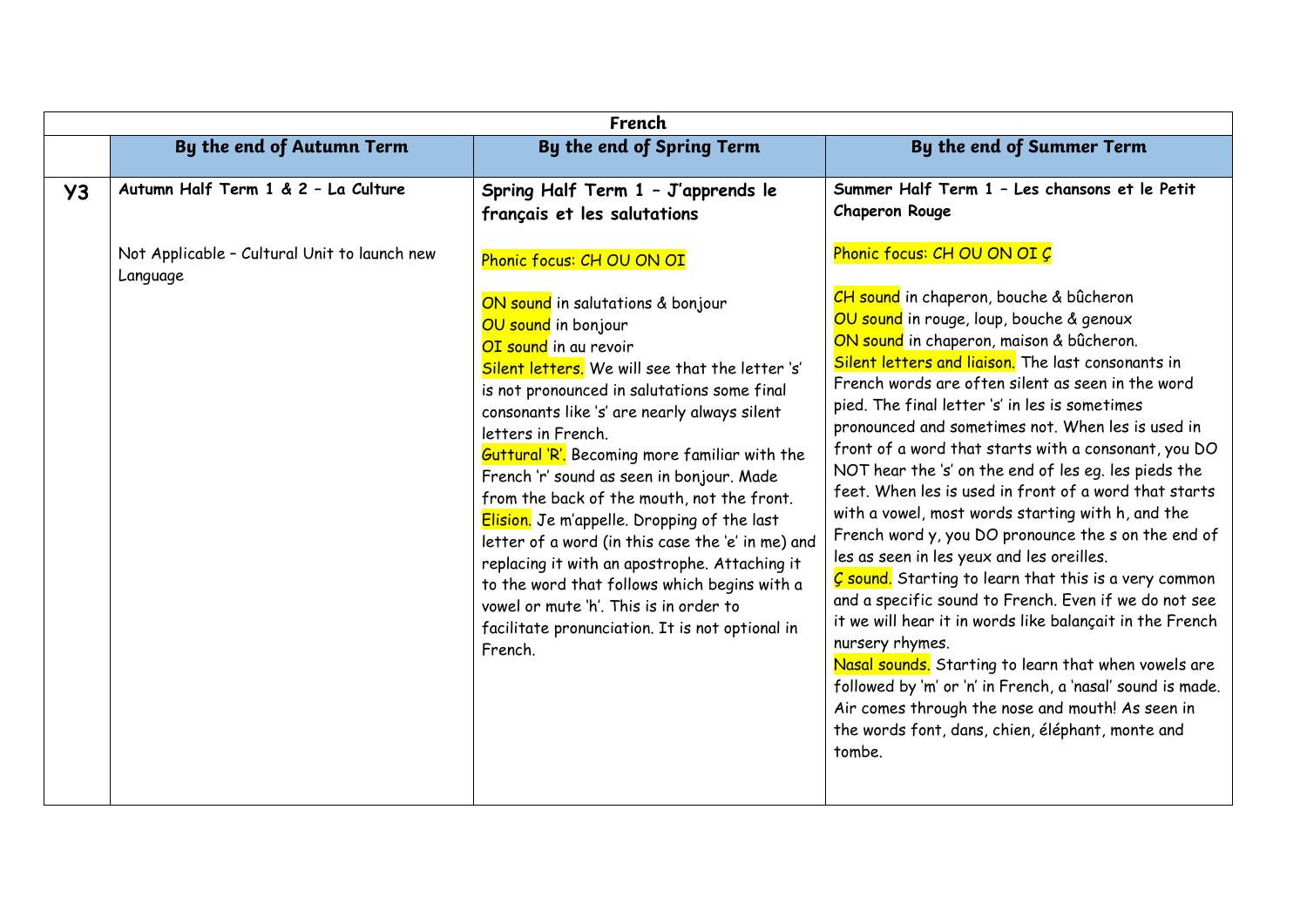|  | Spring Half Term 2 - Les couleurs et<br>nombres                                                                                                                                                                                                                                                                                                                                                                                                                             | Summer Half Term 2 - Les glaces<br>Phonic focus: CH OU ON OI                                                                                                                                                                                                                                                                                                         |
|--|-----------------------------------------------------------------------------------------------------------------------------------------------------------------------------------------------------------------------------------------------------------------------------------------------------------------------------------------------------------------------------------------------------------------------------------------------------------------------------|----------------------------------------------------------------------------------------------------------------------------------------------------------------------------------------------------------------------------------------------------------------------------------------------------------------------------------------------------------------------|
|  | Phonic focus: ON OU OI<br>ON sound in marron<br>OU sound in couleurs & rouge<br>OI sound in noir & trois<br>Silent letters. We will see that the letter 's'<br>is not pronounced in couleurs, gris and trois.<br>Some final consonants like 's' are nearly<br>always silent letters in French.<br>Guttural 'R'. Becoming more familiar with the<br>French 'r' sound as seen in rouge, marron,<br>vert, orange and trois. Made from the back of<br>the mouth, not the front. | ON sound in citron<br>CH sound in pistache<br>Silent letters. We will see that the final letter 's' is<br>not pronounced in 'voudrais' or the final 't' in<br>'chocolat'. This happens often in French.<br><b>Guttural 'R'.</b> Becoming more familiar with the French<br>'r' sound as seen in fraise and citron. Made from the<br>back of the mouth, not the front. |
|  |                                                                                                                                                                                                                                                                                                                                                                                                                                                                             |                                                                                                                                                                                                                                                                                                                                                                      |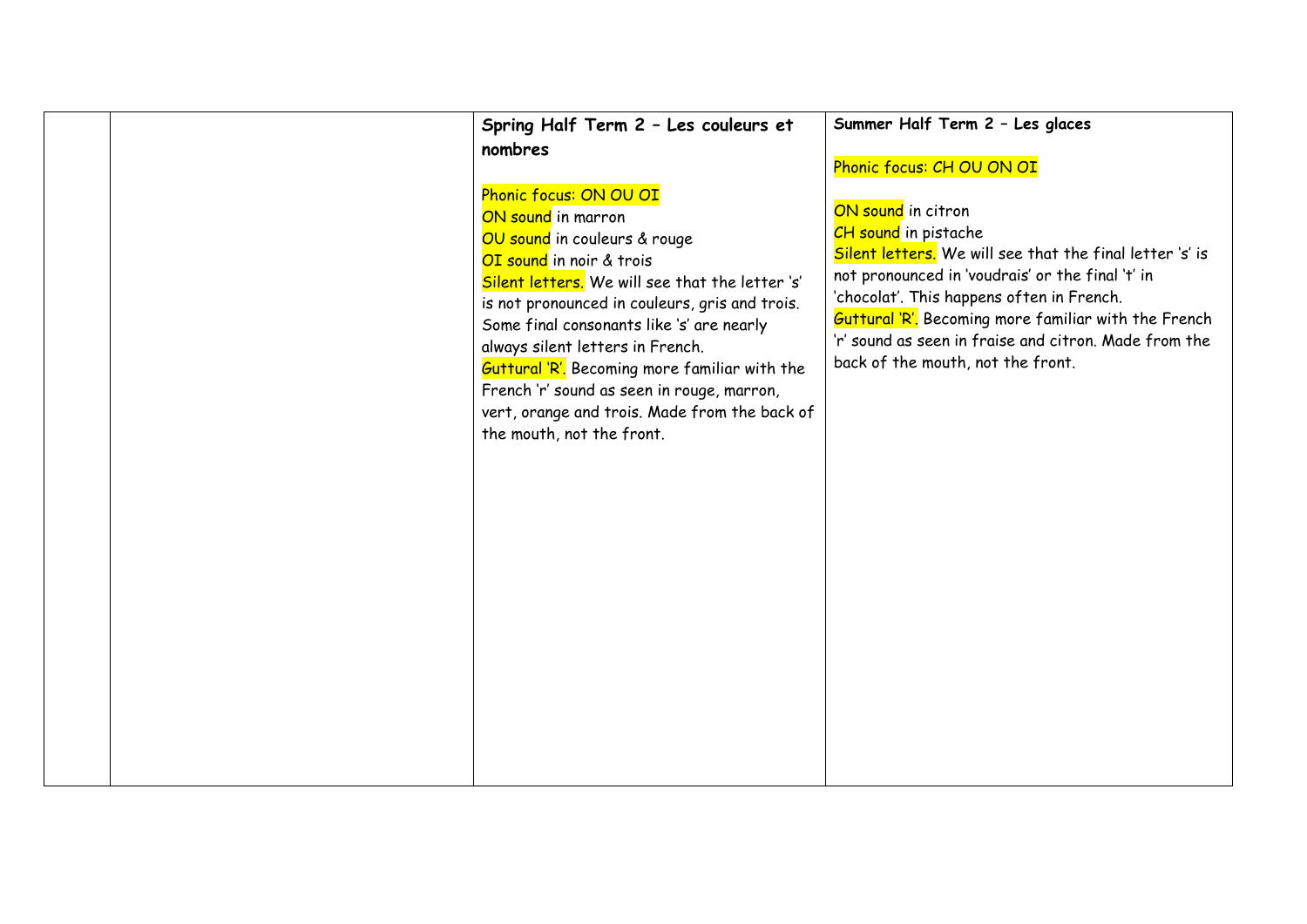# **Y4 Autumn Half Term 1 – Les dates**

### Phonic focus: É E È EAU EUX

É sound in février, décembre E sound in septembre & novembre Silent letters. You will hear and see that the 's' is not pronounced in mars and the 't' is not pronounced in est and juillet. Guttural 'R'. Becoming more familiar with the French 'r' sound as seen in mardi & mercredi. Made from the back of the mouth, not the front.

#### **Spring Half Term 1 – Je me présente**

### Phonic focus: I IN IQUE ILLE

## IN sound in cing

I sound in huit, dix, Patrick, habite, Paris & suis

Silent letters. 'S' is not pronounced in appelles, ans, Paris, Londres or habites. This often happens when 's' is the final consonant in a word.

Liaison. When a word that ends in a normally silent consonant, is followed by a word starting with a vowel as seen in je suis anglaise/anglaise - pronunciation will change when an 'e' is added to the end of anglais. Elision. As seen in je m'appelle. Dropping of the last letter of a word (in this case the 'e' in me) and replacing it with an apostrophe, and attaching it to the word that follows, which begins with a vowel or mute h. This is generally in order to facilitate pronunciation. It is not optional in French.

**Summer Half Term 1 – Les animaux doméstiques**

### Phonic focus: É E È EAU EUX

É sound in Cécile E sound in je & de EAU sound in oiseau

Silent letters. 'S' is not pronounced in mais or souris and the t is not pronounced in et, chat. 'S' &'T' are often silent at the end of French words. 'H' Aspiré. This type of 'H' is not aspirated or otherwise pronounced. It does not allow elisions or liaisons – the 'h' in hamster acts like a consonant which is why it is 'je n'ai pas de hamster'. Elision. Je n'ai pas d'oiseau. Dropping of the last letter of a word (in this case the 'e' in de) and replacing it with an apostrophe, and attaching it to

the word that follows, which begins with a vowel or mute h. It is not optional.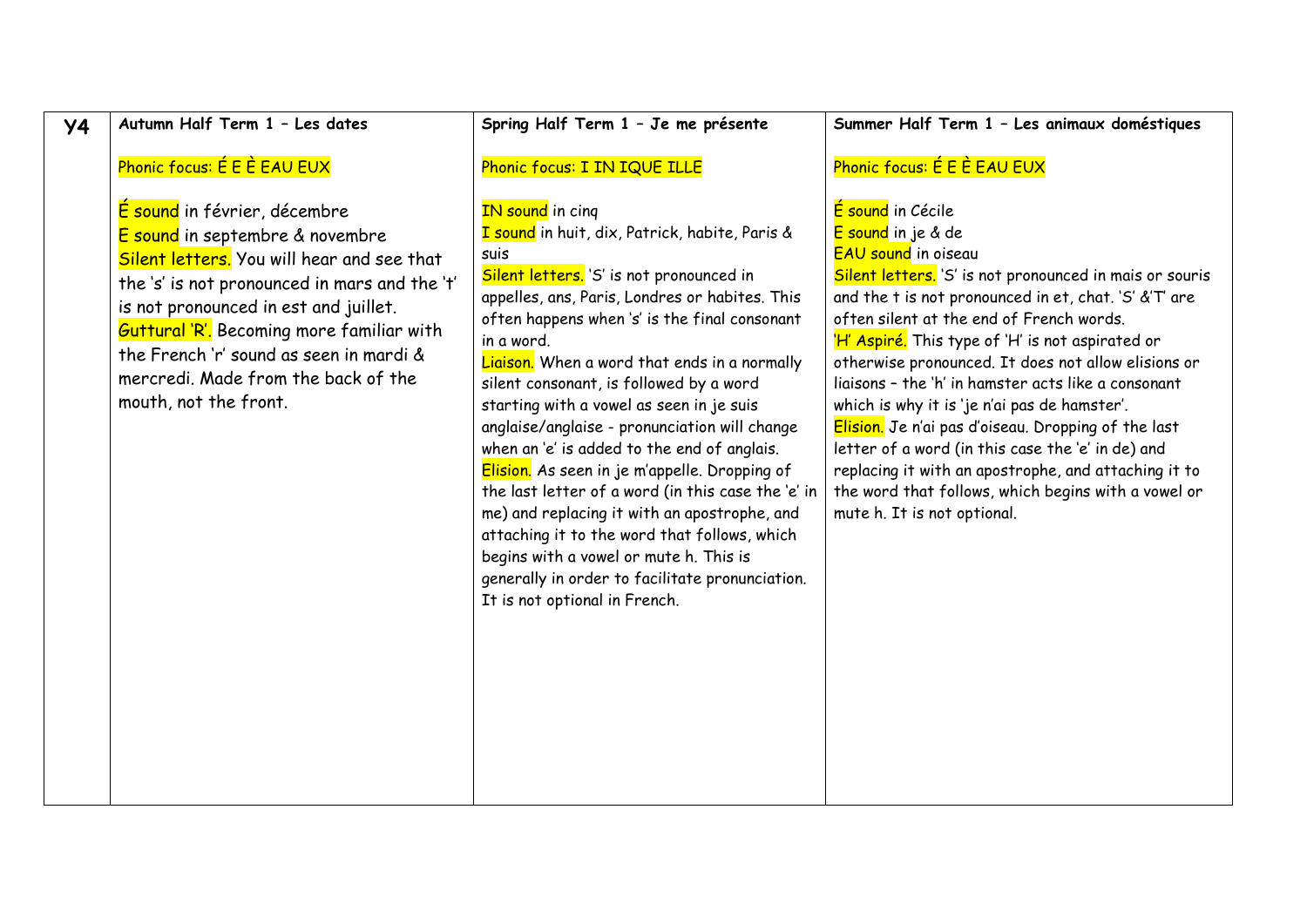| Autumn Half Term 2 - Les fruits et les               | Spring Half Term 2 - La famille                   | Summer Half Term 2 - Boucle d'Or                           |
|------------------------------------------------------|---------------------------------------------------|------------------------------------------------------------|
| légumes                                              |                                                   |                                                            |
|                                                      | Phonic focus: I IN IQUE ILLE                      | Phonic focus: I IN IQUE ILLE                               |
| Phonic focus: CH OU ON OI                            |                                                   |                                                            |
|                                                      | IN sound in cing & cinquante                      | I sound in petit, lit & il                                 |
| <b>CH</b> sound in champignon                        | I sound in famille, Lisa, Jacqueline, petite &    | <b>ILLE</b> sound in fille                                 |
| ON sound in oignon                                   | fille                                             | Silent letters. The 's' is not pronounced in the final 's' |
| OI sound in poire                                    | <b>ILLE</b> sound in famille & fille              | of Boucles or fois and the 't' is not pronounced in et     |
| Silent letters. We will see that the letter 's' is   | <b>IQUE</b> sound in unique                       | and chat. Both letters are often silent when they are      |
| not pronounced in 'les' or the plural version of     | Silent letters. The final consonant ('s') is not  | at the end of a French word.                               |
| the fruits as final consonants are nearly always     | pronounced in appelles, ans, soeurs, mes          | Liaison. Ils ont. When a word ending in a normally         |
| silent letters in French.                            | grandparents, les or parents. Often happens       | silent consonant, like the 's' in ils (which is normally   |
| Liaison. Understanding better that liaison is        | in French.                                        | silent) is followed by a word starting with a vowel as     |
| the word to explain what happens with                | Elision in je m'appelle/il s'appelle/elle         | the 'o' in ont, the consonant 's' is transferred onto      |
| pronunciation when a word that ends in a             | s'appelle/j'ai. This is generally in order to     | the next word. This technique is called a liaison. It      |
| normally silent consonant is followed by a word      | facilitate pronunciation in French. Dropping of   | makes it very difficult in French to determine             |
| starting with a vowel. The normally silent 's' in    | the last letter of a word (as in the 'e' in me or | where one word ends and the next begins!                   |
| les is pronounced in les oranges and les abricots    | je) replacing it with an apostrophe so            |                                                            |
| as both those fruits start with a vowel but the      | attaching it to the word that follows that        |                                                            |
| 's' almost sounds like a 'z'. This happens often in  | starts with a vowel or mute h                     |                                                            |
| French.                                              |                                                   |                                                            |
| <b>Guttural 'R'.</b> Becoming more familiar with the |                                                   |                                                            |
| French 'r' sound as seen in fraise, orange, poire,   |                                                   |                                                            |
| prune, cerise & abricot. Made from the back of       |                                                   |                                                            |
| the mouth, not the front.                            |                                                   |                                                            |
| H Aspiré. The letter 'h' in haricots is called a h   |                                                   |                                                            |
| aspiré. It is still a silent 'h' and not pronounced  |                                                   |                                                            |
| but it acts like a consonant. The final 's' in       |                                                   |                                                            |
| les remains SILENT when used with haricots           |                                                   |                                                            |
| verts.                                               |                                                   |                                                            |
|                                                      |                                                   |                                                            |
|                                                      |                                                   |                                                            |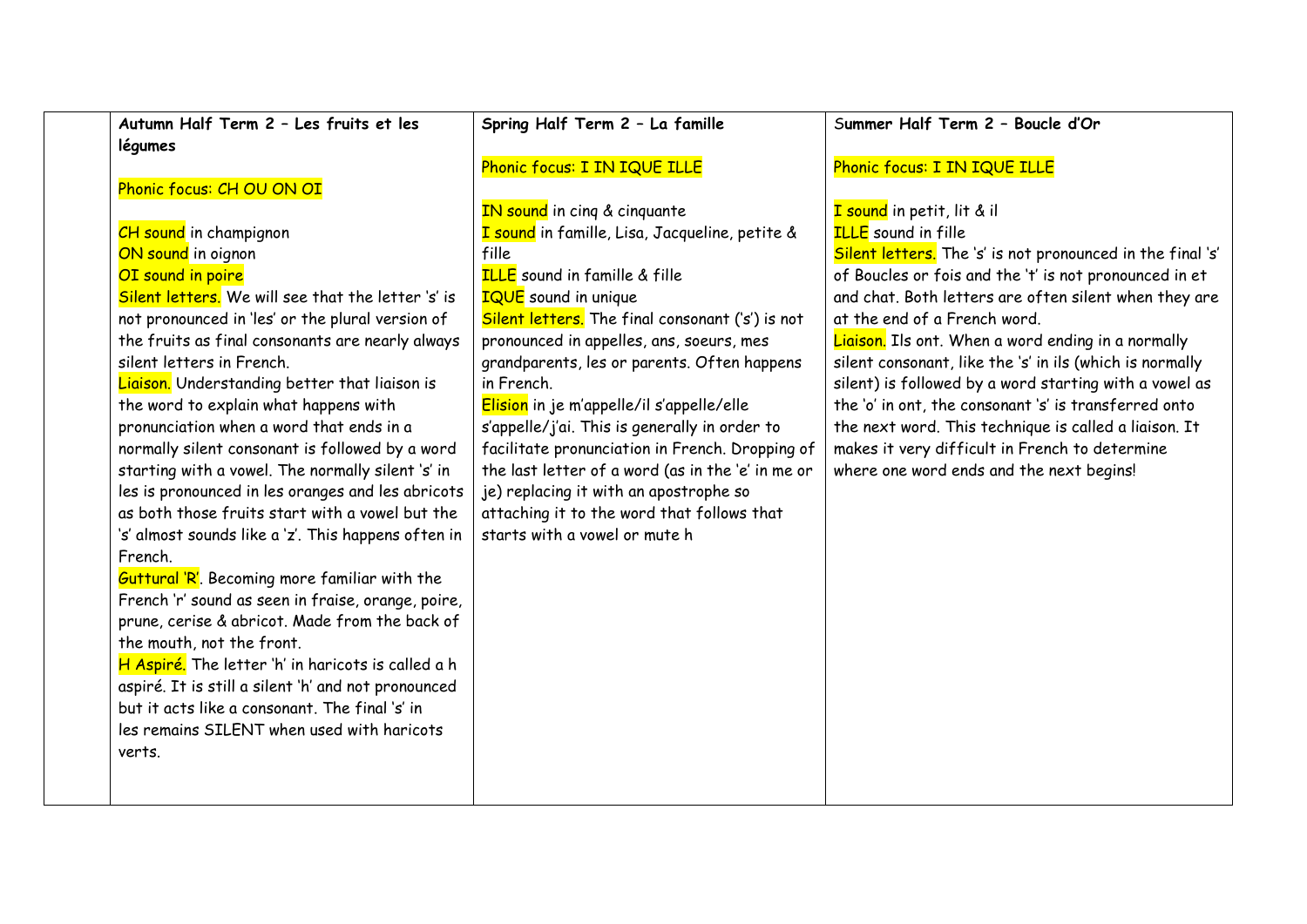| Y <sub>5</sub> | Autumn Half Term 1 - Dans la salle de              | Spring Half Term 1 - Les vêtements                   | Summer Half Term 1 - Quel temps fait-il?                   |
|----------------|----------------------------------------------------|------------------------------------------------------|------------------------------------------------------------|
|                | classe                                             |                                                      |                                                            |
|                |                                                    | Phonic focus: É E È EAU EUX                          | Phonic focus: É E È EAU EUX                                |
|                | Phonic focus: IN IQUE ILLE                         |                                                      |                                                            |
|                |                                                    | E sound in écharpe                                   | E sound in le & de                                         |
|                | I sound in lisez, silence, calculatrice, livre &   | E sound in chemise & chemisier                       | <b>EAU</b> sound in beau                                   |
|                | ciseaux                                            | <b>EAU sound in manteau</b>                          | Silent letters. The 'd' is not pronounced in chaud, 's' is |
|                | <b>Ille sound</b> in taille                        | Silent letters. The final 's' is not pronounced      | not pronounced in dans & mauvais and the 't' is not        |
|                | Silent letters. Hearing and seeing that the 'x'    | in gants, sandales and vacances. 'S' is often        | pronounced in fait & vent. These letters are often         |
|                | and 'z' are silent letters and not pronounced in   | silent when it is the final consonant of a word      | silent at the ends of words.                               |
|                | ciseaux, écoutez, écrivez etc.                     | in French.                                           | Elision. As seen in l'est the 'e' has been dropped in le   |
|                | Elision. J'ai. Dropping of the last letter of a    | -ENT is not pronounced in the 3rd person             | as the next word starts with a vowel. This is to help      |
|                | word (in this case the 'e' in je) and replacing it | plural conjugation of the verb porter (to            | pronunciation in French but can make it hard to know       |
|                | with an apostrophe. Attaching it to the word       | wear). This is the same for all 3rd person           | where one word starts and finishes.                        |
|                | that follows which begins with a vowel or mute     | plural endings in the present tense.                 |                                                            |
|                | 'h'. This is in order to facilitate pronunciation. | <b>Guttural 'R'.</b> Becoming more familiar with the |                                                            |
|                | It is not optional in French.                      | French 'r' sound as in orange, rouge, robe,          |                                                            |
|                |                                                    | écharpe. Made from the back of the mouth,            |                                                            |
|                |                                                    | not front.                                           |                                                            |
|                |                                                    |                                                      |                                                            |
|                |                                                    |                                                      |                                                            |
|                |                                                    |                                                      |                                                            |
|                |                                                    |                                                      |                                                            |
|                |                                                    |                                                      |                                                            |
|                |                                                    |                                                      |                                                            |
|                |                                                    |                                                      |                                                            |
|                |                                                    |                                                      |                                                            |
|                |                                                    |                                                      |                                                            |
|                |                                                    |                                                      |                                                            |
|                |                                                    |                                                      |                                                            |
|                |                                                    |                                                      |                                                            |
|                |                                                    |                                                      |                                                            |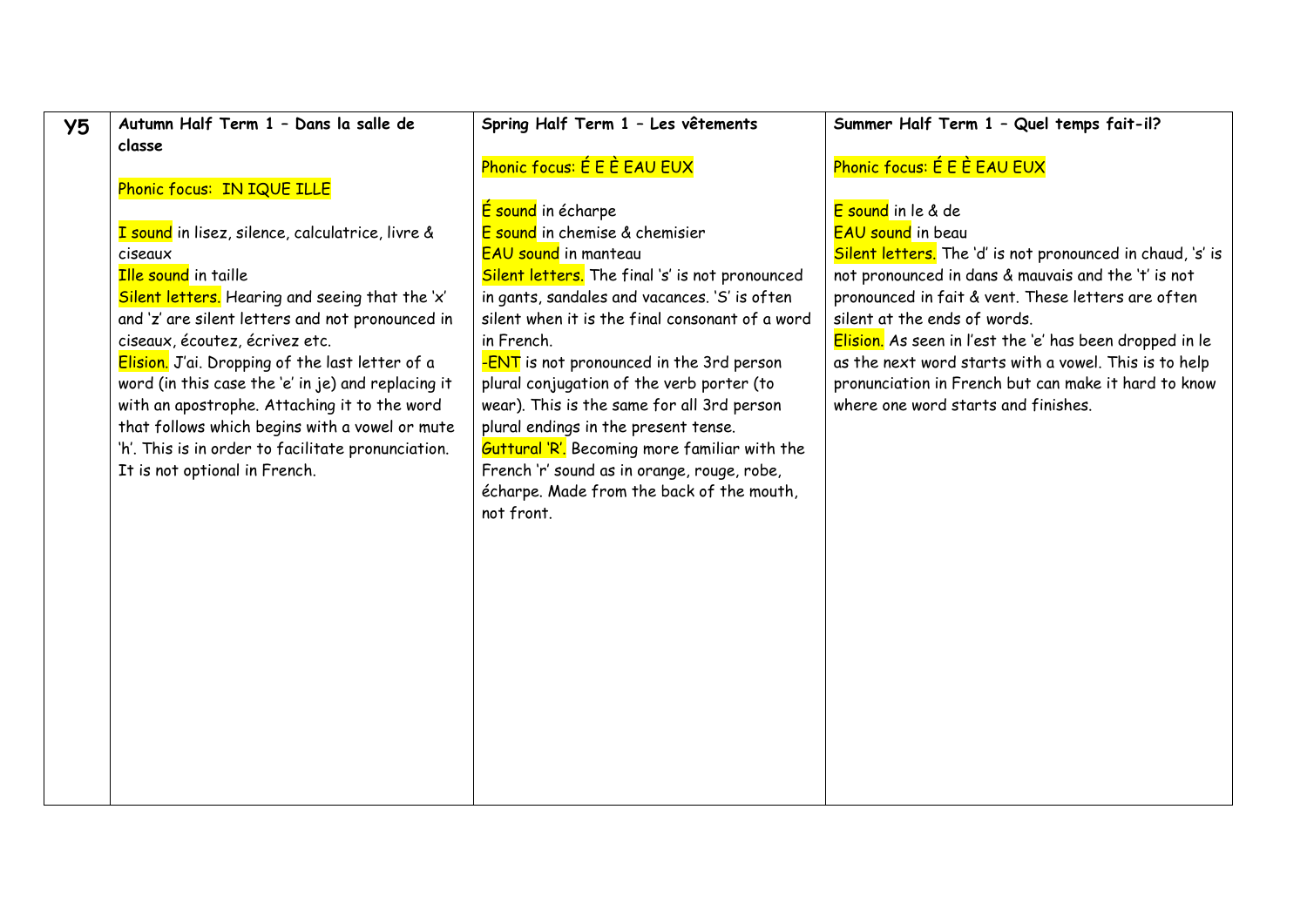| Autumn Half Term 2 - Chez moi                                                                                                                                                                                                                                                                                                                                                                                                                                                                                                                                                  | Spring Half Term 2 - Au café                                                                                                                                                                                                                                                                                     | Summer Half Term 2 - Les jeux Olympiques                                                                                                                                                                                                                                                                                                                                                                                            |
|--------------------------------------------------------------------------------------------------------------------------------------------------------------------------------------------------------------------------------------------------------------------------------------------------------------------------------------------------------------------------------------------------------------------------------------------------------------------------------------------------------------------------------------------------------------------------------|------------------------------------------------------------------------------------------------------------------------------------------------------------------------------------------------------------------------------------------------------------------------------------------------------------------|-------------------------------------------------------------------------------------------------------------------------------------------------------------------------------------------------------------------------------------------------------------------------------------------------------------------------------------------------------------------------------------------------------------------------------------|
| Phonic focus: É E È EAU EUX                                                                                                                                                                                                                                                                                                                                                                                                                                                                                                                                                    | Phonic focus: I IN IQUE ILLE                                                                                                                                                                                                                                                                                     | Phonic focus: C GNE EN AN                                                                                                                                                                                                                                                                                                                                                                                                           |
| E sound in appartement<br><b>EAU sound</b> in bureau<br>Silent letters. The 's' is not pronounced in many<br>words like dans, habites, mais and bains the 't'<br>is not pronounced in et. These two consonants<br>are often silent when they are at the end of<br>words.<br>Elision. J'habite. Dropping of the last letter of<br>a word (in this case the 'e' in je) and replacing<br>it with an apostrophe. Attaching it to the word<br>that follows which begins with a vowel or mute<br>'h'. This is in order to facilitate pronunciation.<br>It is not optional in French. | <b>IN sound</b> in orangina<br>I sound in petit, citron, frites, confiture &<br>biscottes<br>Silent letters. The 's' is not pronounced in<br>words like frites, voudrais, prends, jus or<br>biscottes. This is often the case with final<br>consonants (in these examples 's') at the end<br>of words in French. | QU sound in olympiques & antique<br><b><i>Ç</i></b> sound in français<br>EN sound in commence, pendant & argent<br>AN sound in antique, pendant & grands<br>Silent letters. The 's' is not pronounced in grands,<br>antiques and the 't' is not pronounced in amusant,<br>barbant or fatigant.<br>-ENT is not pronounced at the end of a word as in<br>avaient as it is part of the verb conjugation and a<br>silent letter string. |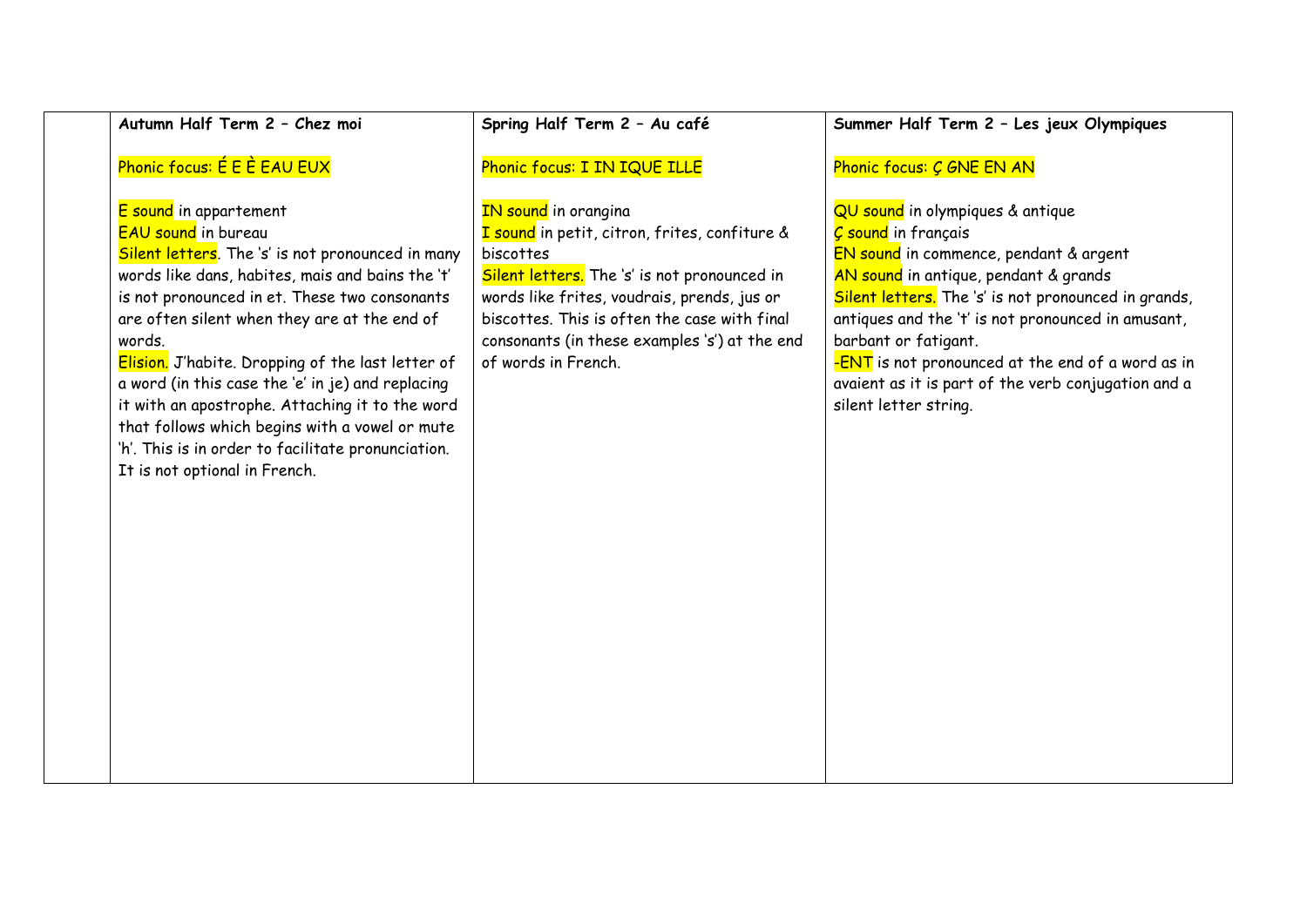| <b>Y6</b> | Autumn Half Term 1 - Les planètes                                                                                                                                                                                                                                                                                                                                                                                                                           | Spring Half Term 1 - Les verbes reguliers                                                                                                                                                                                                                                                                                                                                                                                                                                                                                                               | Summer Half Term 1 - Au collège                                                                                                                                                                                                                                                                                                                                                                                                                                                                                                                                                                                                                                                              |
|-----------|-------------------------------------------------------------------------------------------------------------------------------------------------------------------------------------------------------------------------------------------------------------------------------------------------------------------------------------------------------------------------------------------------------------------------------------------------------------|---------------------------------------------------------------------------------------------------------------------------------------------------------------------------------------------------------------------------------------------------------------------------------------------------------------------------------------------------------------------------------------------------------------------------------------------------------------------------------------------------------------------------------------------------------|----------------------------------------------------------------------------------------------------------------------------------------------------------------------------------------------------------------------------------------------------------------------------------------------------------------------------------------------------------------------------------------------------------------------------------------------------------------------------------------------------------------------------------------------------------------------------------------------------------------------------------------------------------------------------------------------|
|           | Phonic focus: QU C GNE EN AN                                                                                                                                                                                                                                                                                                                                                                                                                                | <b>Phonic focus:</b>                                                                                                                                                                                                                                                                                                                                                                                                                                                                                                                                    | Phonic focus: QU C GNE EN AN                                                                                                                                                                                                                                                                                                                                                                                                                                                                                                                                                                                                                                                                 |
|           | EN sound in centre & seulement<br>AN sound in planètes & uranus<br>Silent letters. The 's' is not pronounced in<br>planètes, and the 't' is not pronounced in et or<br>seulement. These two consonants are often<br>silent when seen at the ends of words in<br>French.<br><b>Guttural 'R'.</b> Becoming more familiar with the<br>French 'r' sound as seen in rouge, orange,<br>marron, crème and noir. Made from the back of<br>the mouth, not the front. | Silent letters. There are lots of silent letters<br>and silent letter strings in the four high<br>frequency regular verbs used in this unit. The<br>'s' in tu joues & tu finis and je vais ,je fais , tu<br>as and tu fais for example. The letters $s, x$ ,<br>z, t, d, n and m, normally silent when at the<br>end of a word, are often pronounced when the<br>next word begins with a vowel.<br>-ENT in the ils/elles conjugations ils/elles<br>jouent/finissent/vendent is silent. The - ent<br>at the end of a French verb is never<br>pronounced. | QU sound in informatique & musique<br>C sound in français<br>AN sound in anglaise, français, amusant & intéressant<br><b>EN sound</b> in sciences<br>Silent letters. The children will hear and see that the<br>final 's' is not pronounced in aimes the 't' is not<br>pronounced in sport or the 'x' in ennuyeux.<br>These letters are often silent at the end of words in<br>French.<br>Elision. J'étudie. Dropping of the last letter of a word<br>(in this case the 'e' in je) and replacing it with an<br>apostrophe. Attaching it to the word that follows<br>which begins with a vowel or mute 'h'. This is in order<br>to facilitate pronunciation. It is not optional in<br>French. |